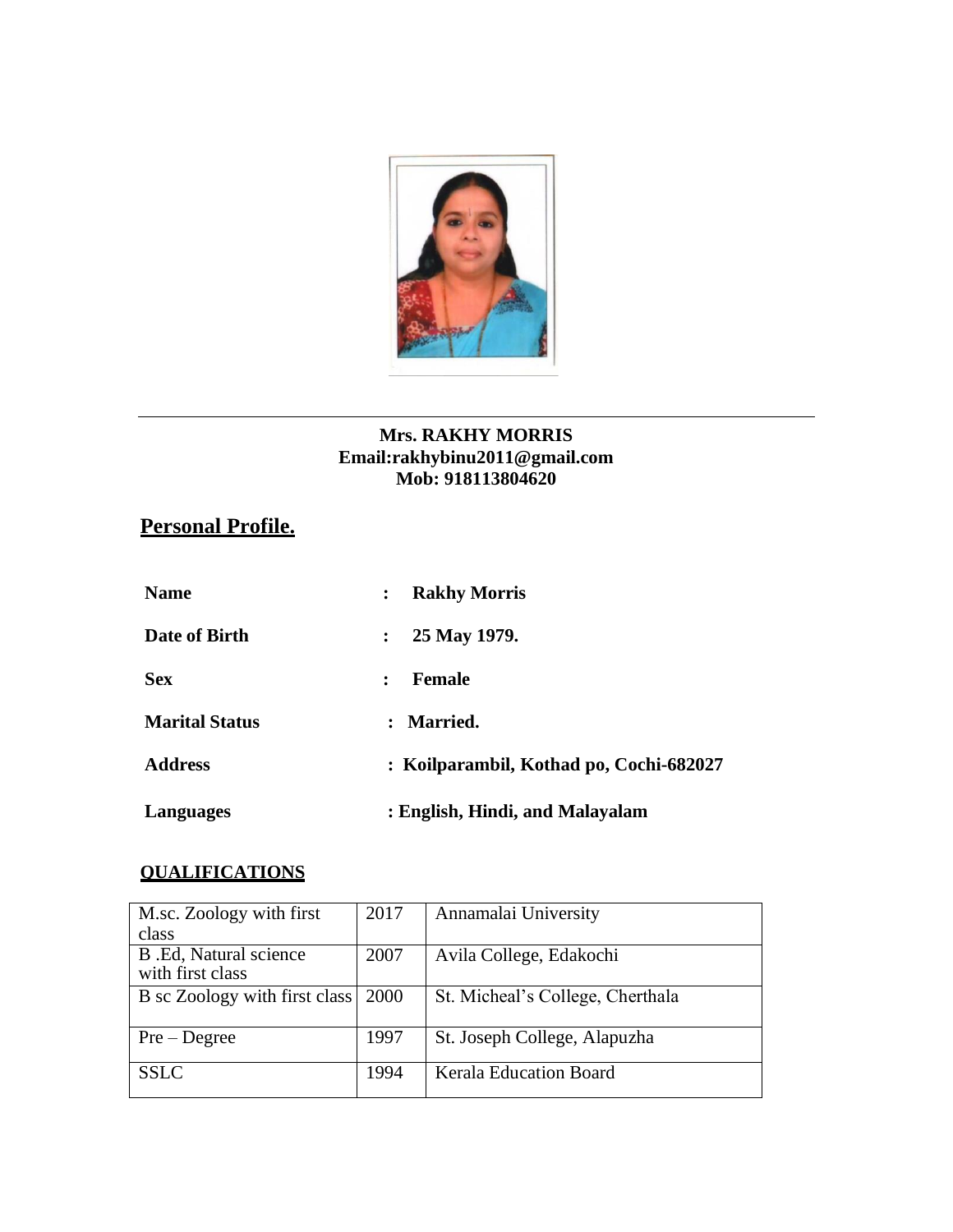### **EMPLOYMENTS RECORDS\***

### **APRIL 2019-2021 ASIAN INTERNATIONAL PRIVATE SCHOOL, ABUDHABI TEACHER**

- **To deliver classroom instructions**
- **Implementing the designated curriculum completely and in due time**
- **Planning and implementing effective classroom management practices.**

## **OCTOBER 2017- 2018 SEPTEMBER GUARDIAN ANGELS PUBLIC SCHOOL, ERNAKULAM, KERALA, INDIA**

### **TEACHER**

- **Planning ,preparing and delivering lessons**
- **Encouraging student participation in lessons and in other school related activities.**
- **Monitoring and evaluating students progress**

### **NOVEMBER 2015-JANUARY 2016 SBOIA PUBLIC SCHOOL, ERNAKULAM, KERALA,INDIA TEACHER**

- **Undertaking activities to improve performance indicators**
- **Initiating and managing learning processes.**
- **Responding effectively to the learning needs of individual learner**

### **MAY 2011- MAY 2015**

#### **ARCH BISHOP ATTIPETTY PUBLIC SCHOOL,ERNAKULAM,KERALA**

- **Appointed as an Science Teacher**
- **Advising student on career issues.**
	- **Preparing class room and course work materials, home work assignments and handouts**
	- **Class room management.**
	- **Creating a vibrant teaching atmosphere**
	- **Good communicator with parents and other teaching staff.**
	- **Ability to work in stressful situation and under pressure.**

#### **MAY 2002- MAY 2005**

**ST.SEBASTIAN VISISTATION COLLEGE, ALAPPUZHA, KERALA Teacher**

- **Class room management.**
- **Creating a vibrant teaching atmosphere**
- **Good communicator with parents and other teaching staff.**
- **Ability to work in stressful situation and under pressure.**